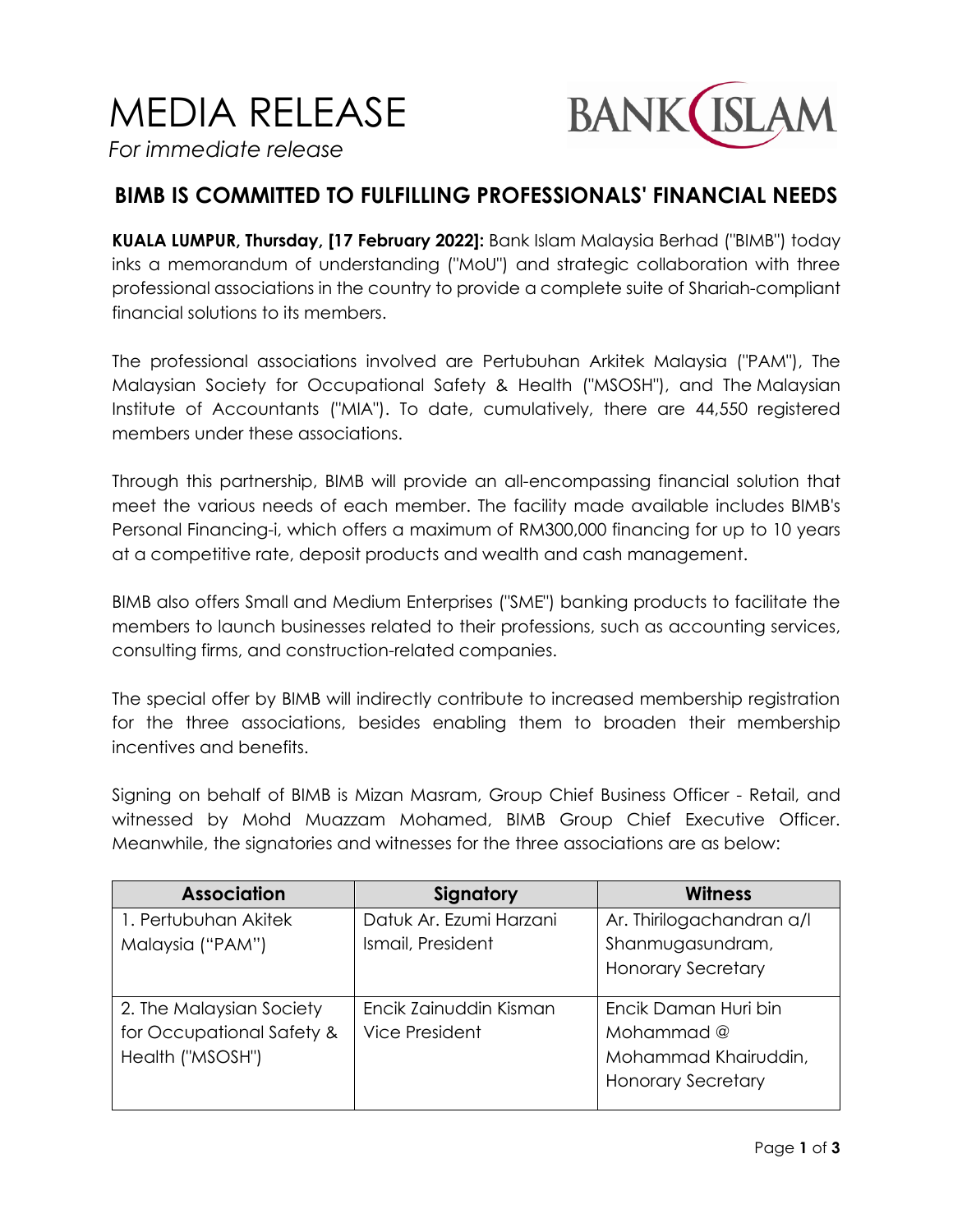| 3. The Malaysian Institute | Puan Siti Rohana Hi     | nil |
|----------------------------|-------------------------|-----|
| of Accountants ("MIA")     | Mohamed Amin, Executive |     |
|                            | Director, Membership    |     |

BIMB Group Chief Executive Officer, Mohd Muazzam Mohamed, said, "BIMB strongly believes that each of us plays a crucial role in supporting sustainable recovery and bridging the economic gap brought about by the pandemic. The pandemic has taught us time and again that having the right support system is the key to triumph over adversities. Therefore, I am delighted that the inking of today's Strategic Collaboration and Memorandum of Understanding will uplift our partnership to the next level and further benefit the professional industry and its members."

The signing of MoU and strategic partnership is a continuation of BIMB's effort to strengthen its business through offerings of products and services that focus on a specific segment. Consequently, contributing to building a resilient industry and the nations' economy in facing the current challenging economic landscape.

In September 2020, BIMB signed an MoU with several health professional associations. The partnership involved the Malaysian Medical Association ("MMA"), Pertubuhan Amal Perubatan Ibnu Sina Malaysia ("PAPISMA"), Malaysian Pharmaceutical Society ("MPS"), Association of Malaysian Optometrists ("AMO"), Malaysian Private Dental Practitioners' Association ("MPDPA") and Veterinary Association Malaysia ("VAM").

BIMB recorded 8,873 health professional customers from the MoU, involving approximately RM796 million of personal financing as of December 2021.

"Through the partnership with the three new professional associations, BIMB is targeting an increase of 7% in financing amount for the next 12 months," Mohd Muazzam said.

He adds that BIMB will continue to offer various Shariah-compliant financing solutions to the market while exploring the potential to increase collaborations with partners and industry players in meeting their financial needs.

## **About Bank Islam Malaysia Berhad**

## **For further information, please contact:**

Bank Islam is Malaysia's first public listed Islamic Bank on the Main Market of Bursa Malaysia Berhad. Established in July 1983 as Malaysia's first Islamic Bank, Bank Islam has 141 branches and more than 900 self-service terminals nationwide. As a fullfledged and pure-play Islamic bank, Bank Islam provides banking and financial solutions that strictly adhere to the Shariah rules and principles and are committed to the ideals of sustainable prosperity and ESG values. The core subsidiaries of the Bank Islam Group are pioneers in various Islamic financial services, including investment and stockbroking, namely BIMB Investment Management Berhad and BIMB Securities Sendirian Berhad. For more information on the Group's products and services, visi[t www.bankislam.com](http://www.bankislam.com/) or call Bank Islam Contact Centre 03-26 900 900.